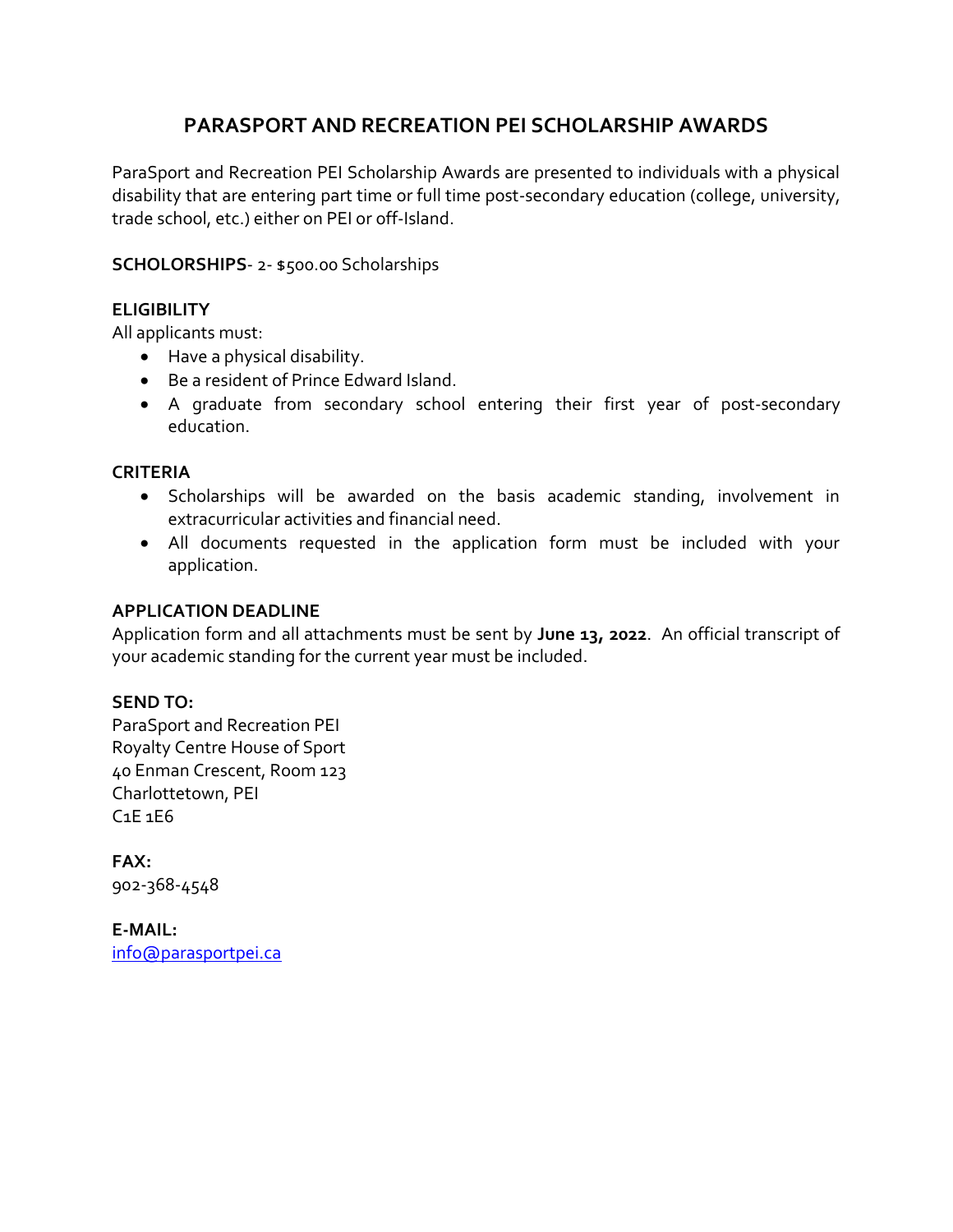

**Scholarship Award Application Form**

#### **APPLICANT CONTACT INFORMATION**

| APPLICANT ADDITIONAL INFORMATION |  |
|----------------------------------|--|
| Please identify your disability. |  |
|                                  |  |

What is your current academic average? Please provide a copy of high school marks to date. \_\_\_\_\_\_\_\_\_\_%

Provide the name of the post-secondary institution that you are attending and the name of the degree/diploma you are seeking. Please provide letter of acceptance/confirmation from the post-secondary institution (if available).

Describe your past and present involvement in recreation, sport, and community.

List any awards you have received (academic, athletics, other).